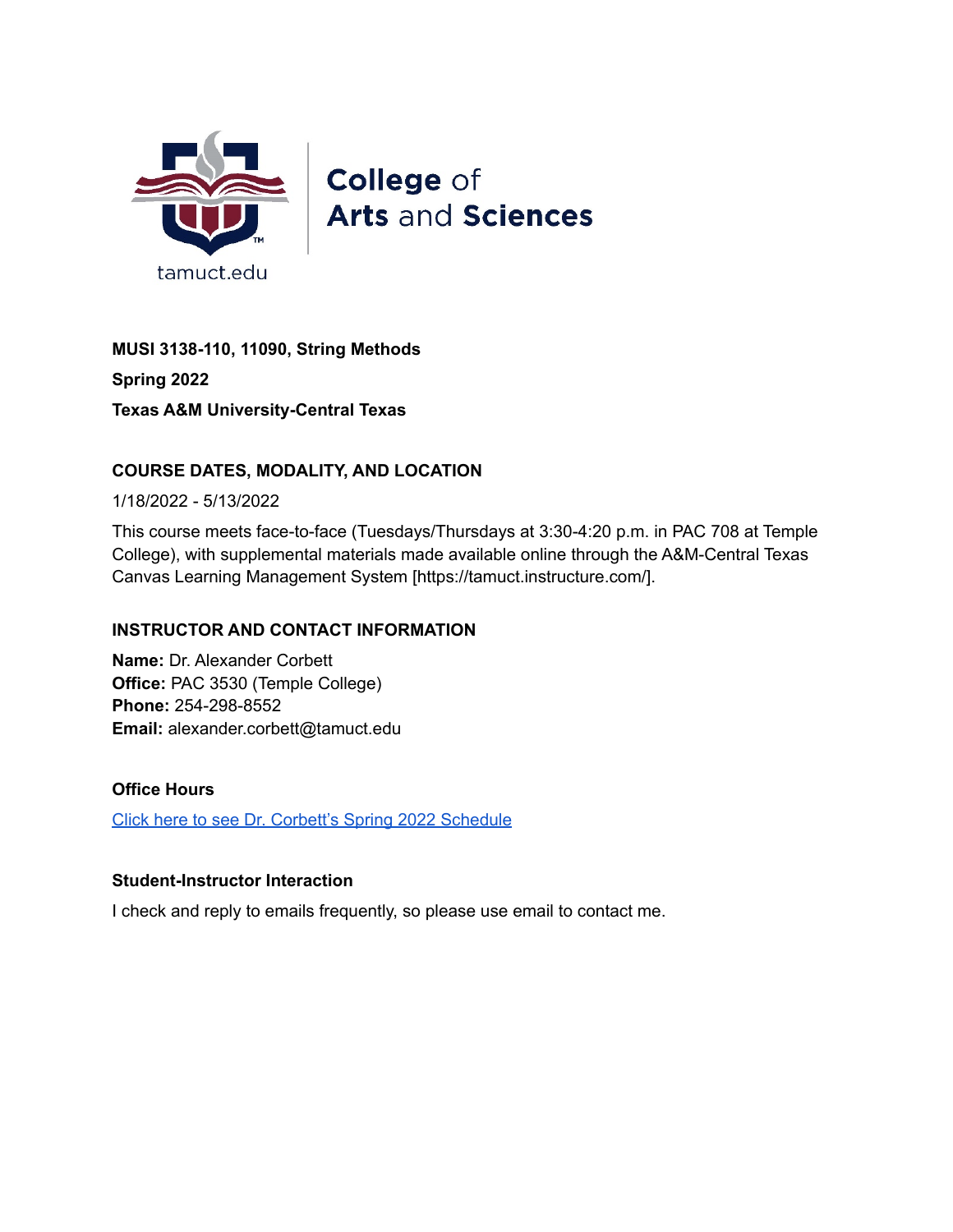# **Emergency Warning System for Texas A&M University-Central Texas**

**SAFEZONE.** SafeZone provides a public safety application that gives you the ability to call for help with the push of a button. It also provides Texas A&M University-Central Texas the ability to communicate emergency information quickly via push notifications, email, and text messages. All students automatically receive email and text messages via their myCT accounts. Downloading SafeZone allows access to push notifications and enables you to connect directly for help through the app.

You can download SafeZone from the app store and use your myCT credentials to log in. If you would like more information, you can visit the [SafeZone](http://www.safezoneapp.com/) website [www.safezoneapp.com]. To register SafeZone on your phone, please follow these 3 easy steps*:*

- 1. Download the SafeZone App from your phone store using the link below:
	- [iPhone/iPad](https://apps.apple.com/app/safezone/id533054756):[https://apps.apple.com/app/safezone/id533054756]
	- [Android/Tablet](https://play.google.com/store/apps/details?id=com.criticalarc.safezoneapp):[https://play.google.com/store/apps/details?id=com.criticalarc.safe zoneapp]
- 1. Launch the app and enter your myCT email address (e.g. {name}@tamuct.edu)
- 2. Complete your profile and accept the terms of service

# **COURSE INFORMATION**

# **Course Overview and Description**

This course will provide students with a foundation for teaching beginning strings, particularly as it relates to leading string ensembles as music teachers.

# **Course Objective or Goal**

It is the goal of this course that, by the end of the semester, students will feel confident teaching a classroom of beginning string students. Students will develop teaching skills on the violin, viola, cello, and double bass, gaining an understanding of bowing, fingering, and posture. Students will also become familiar with score reading, tuning, sizing, accessories, and basic maintenance specific to string instruments.

## **Materials**

Students will have access to Temple College's string instrument collection. These instruments should not leave the Temple College PAC.

# **Required Textbook**

Applebaum, S. (1985). *String Builder, Book 1: A String Class Method (for Class or Individual Instruction) - Teacher's Manual.* Alfred Music.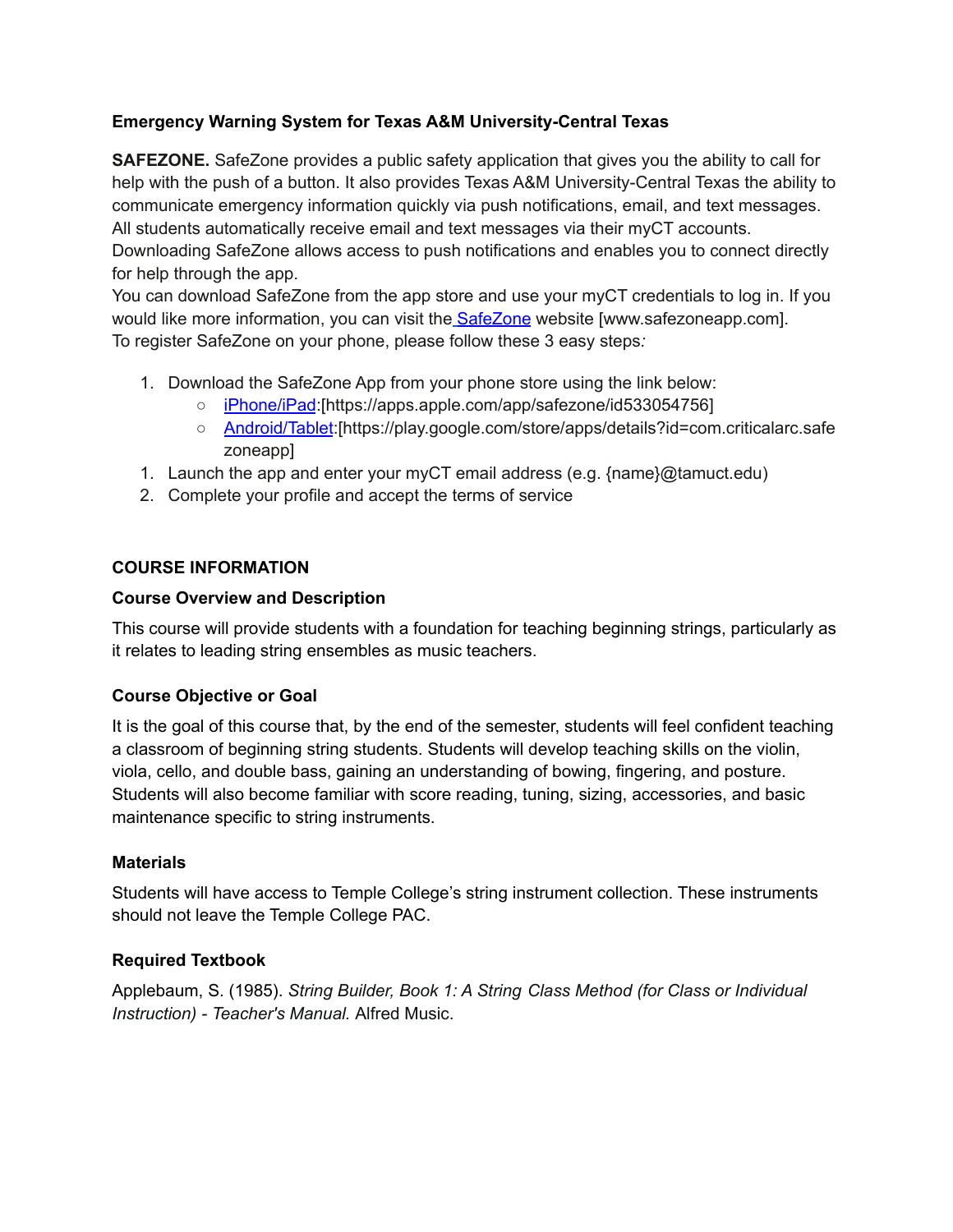#### **COURSE REQUIREMENTS**

#### **Attendance/Participation**

Because this is an experience-based course, participation makes up a majority of your final grade. Your participation grade will be based on your attendance and preparedness for the classes. If you absolutely must miss a class, be sure to inform the instructor in advance of the class in question.

All absences will lower the final grade according to the point system below (see "Grading Policies"). The only exception is if the absence is deemed legitimate per TAMUCT policy (i.e. illness or family emergency).

## **Assignments**

Individual Practice (not graded):

- As a musician, you are well aware that practice is essential to maintaining and improving one's level of playing. Students are expected to adhere to this universal truth and practice their instruments however long it takes to become comfortable with the techniques discussed in class. For some, this is 30 minutes daily. For others, it is 60 minutes daily. **You** are responsible for determining the amount of practice time needed to adequately learn the required techniques.
- Although individual practice is not graded, **preparedness** is. Show up to class prepared. Take out your instrument **daily** to review what we've discussed.

Reading/Watching (not graded):

- Each week we will be discussing a different topic (see the "Complete Course Calendar" below). The reading/watching for each new week's topic will appear on Canvas during the week prior. Read/watch everything **prior** to the new week's classes.
- Although the reading/watching is not graded, **preparedness** is. Be sure you have read/watched all the materials prior to the class meetings so you are prepared to discuss it.

Concert Reaction Paper (graded):

- Details appear in the Concert Reaction Paper module on Canvas.
- **The paper is due on Canvas on Sunday, April 24, 2022 at 11:59 p.m.**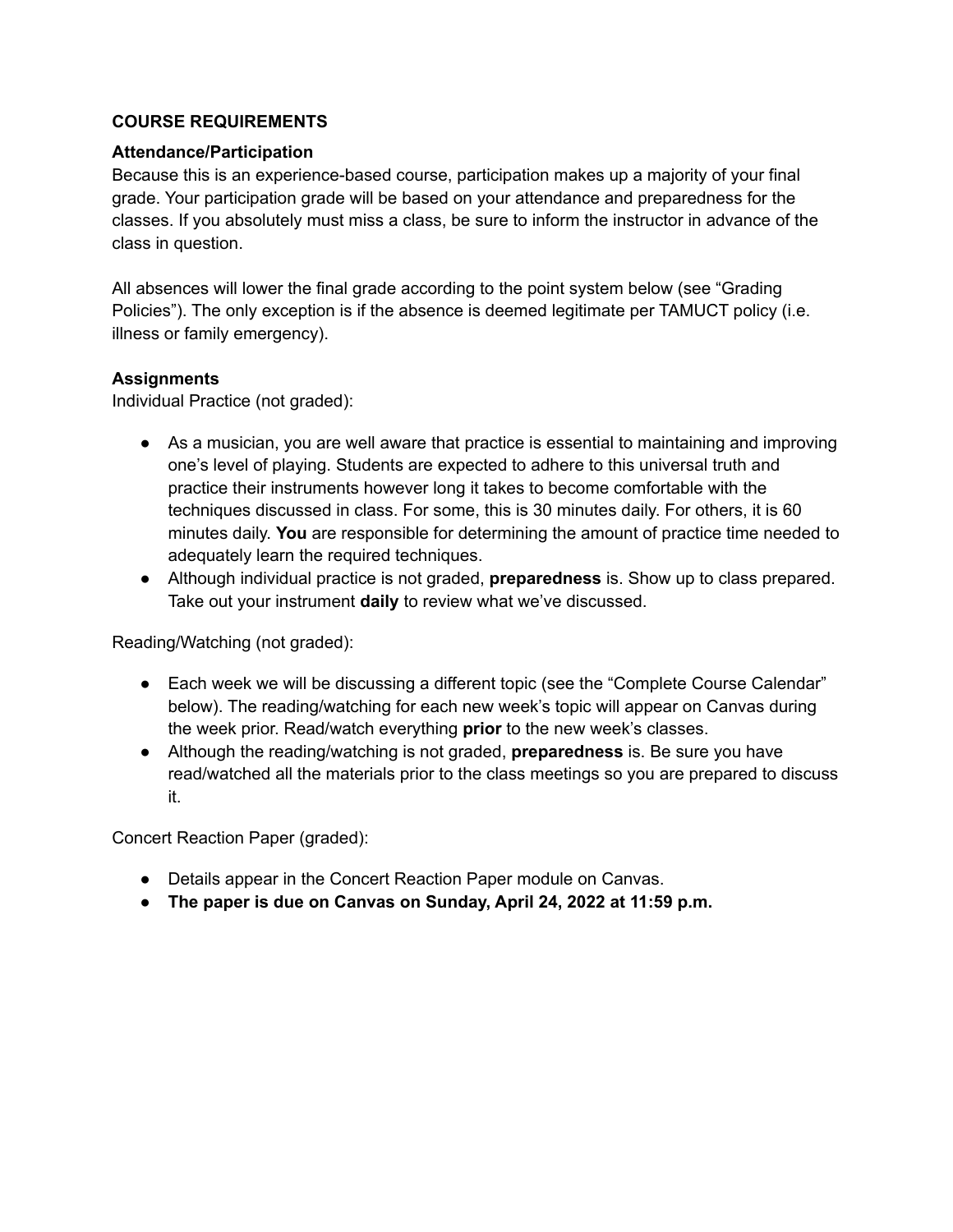Midterm Examination (graded):

- Two portions:
	- 1. Performance: This will be a live performance in front of the instructor. You will be assigned performance material during the weeks leading up to the examination. **The performances will take place during class time on Thursday, March 10, 2022.**
	- 2. Written: This test will appear on Canvas and will consist of material discussed in class. Examples include string instrument parts, pedagogical information, and string-related musical terminology. **The written portion will be made available on Thursday, March 10, 2022 at 3:30 p.m. and be due that evening at 11:59 p.m.**

Final Examination (graded):

- Two portions:
	- 1. Performance: This will be a live performance in front of the instructor. You will be assigned performance material during the weeks leading up to the examination. **The performances will take place during class time on Tuesday, May 10, 2022.**
	- 2. Written: This test will appear on Canvas and will consist of material discussed in class. Examples include information about pedagogy and string instrument maintenance. **The written portion will be made available on Tuesday, May 10, 2022 at 3:30 p.m. and be due that evening at 11:59 p.m.**

## **Grading Criteria Rubric and Conversion**

Final grades will be based on the following 1000-point system:

- 580 points for class participation, broken up as follows:
	- $\circ$  attendance (29 classes x 10 points each)
	- preparedness (29 classes x 10 points each)
- 100 points for Concert Reaction Paper
- 120 points for Midterm Examination
- 200 points for Final Examination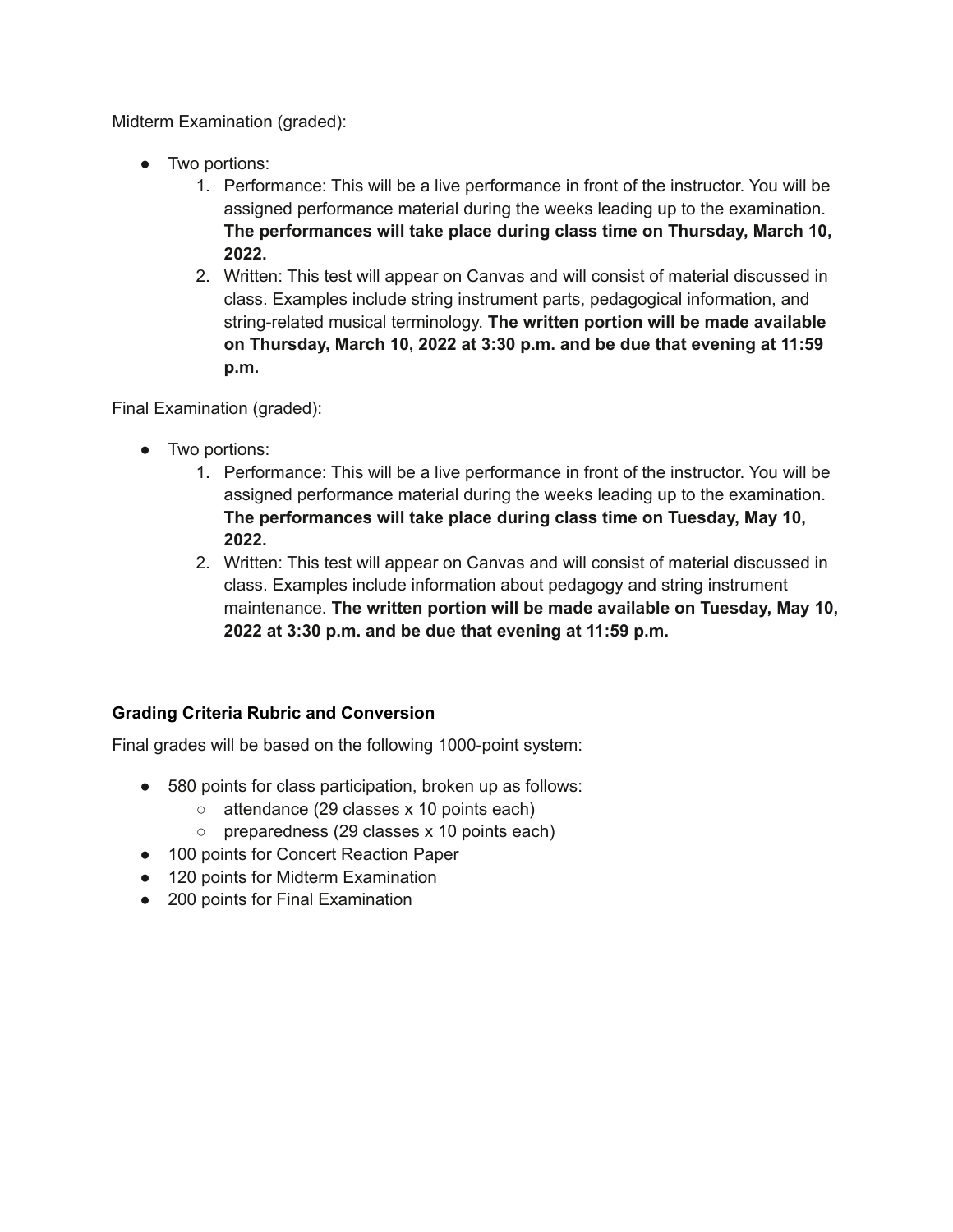Letter grades will be determined as follows:

- A 900 1000 points (represents exceptional demonstration of deep, coherent, unified understandings)
- B 800 899 points (represents proficient overall understanding)
- C 700 799 points (represents acceptable understanding in most areas of theory and practice)
- D 600 699 points (represents developing understanding with some critical deficiencies)
- F 0 599 points (represents unsatisfactory understanding with significant deficiencies remaining)

## **Posting of Grades**

Every effort will be made to post grades in a timely fashion after completion of tasks and assignments. Final grades will post to Canvas after completion of course requirements.

## **Grading Policies**

#### Late Work Policy:

If an assignment is submitted after its due date, it will be docked 10% each day it is late. For instance, if an assignment is submitted up to 24 hours late, the top score you can receive on it is 90%. If an assignment is submitted 24-48 hours late, the top score you can receive on it is 80%. And so on. Points will stop being deducted once the assignment's score reaches 0. (Exception: at the end of the semester, final grades are due to TAMUCT on a certain day/time. Any work that has not been submitted by that day/time will receive zero points regardless of how far past the assignment due date that day/time is.)

#### Plagiarism Policy:

Plagiarism is stealing. It will not be tolerated and will result in an automatic 0. If you copy more than five consecutive words of somebody else's writing into your writing without including quotes and citations, it will be considered plagiarism.

## **COURSE OUTLINE AND CALENDAR Complete Course Calendar**

- Week 1 Syllabus, Canvas, string instrument access, violin
- Week 2 Violin, string instrument clefs, parts, posture
- Week 3 Violin, bow holds, right elbow levels, rules for getting a good sound (no Thursday class meeting)
- Week 4 Violin, left hand rules, left elbow levels, left hand technique (no Thursday class meeting)
- Week 5 Viola, technique vocabulary, positions and shifting
- Week 6 Viola, tuning, order to teach items
- Week 7 Viola, review for midterm
- Week 8 Viola, Midterm Examination
- Week 9 Cello, changing strings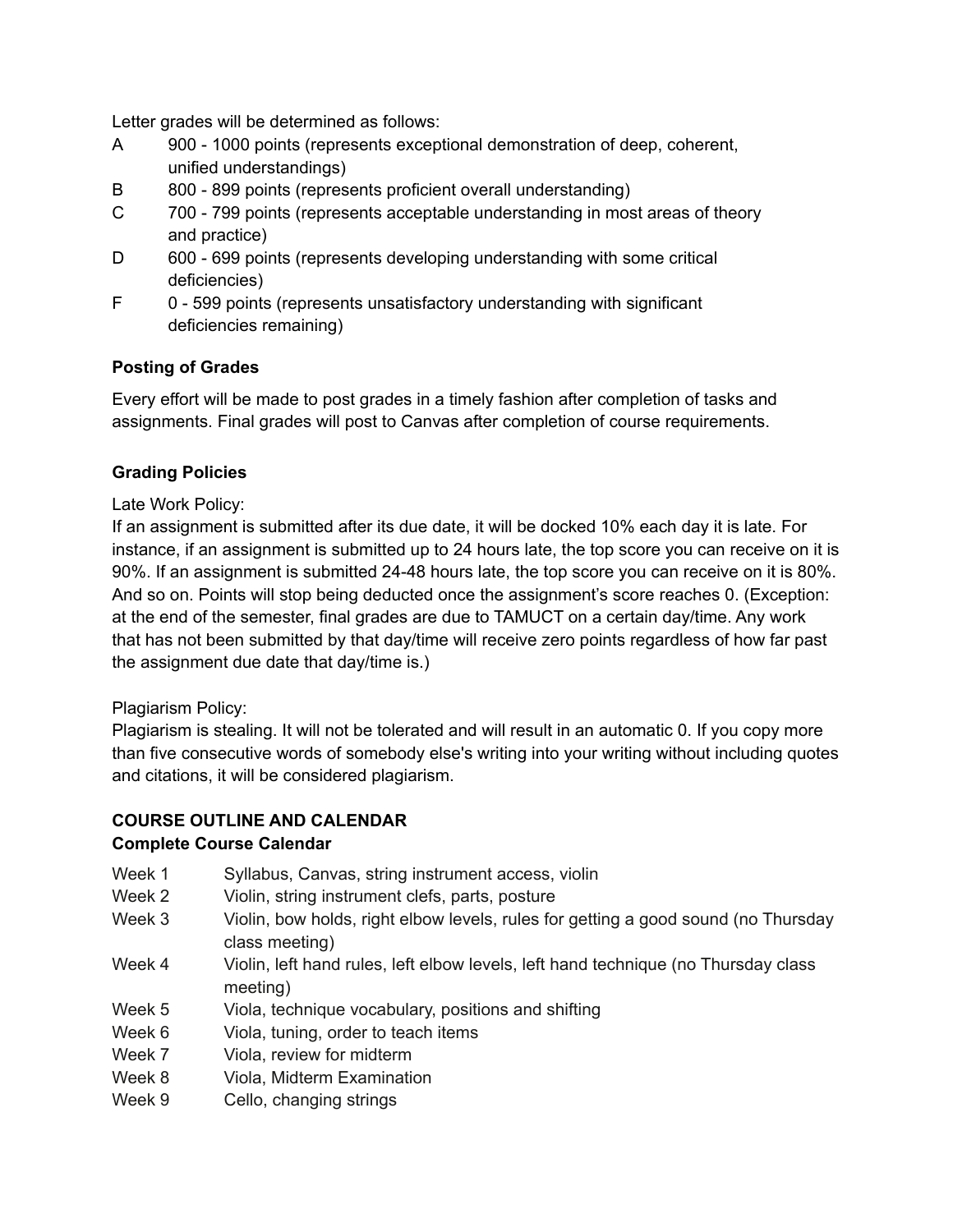- Week 10 Cello, fractional size instruments, fingerboard tapes, instrument maintenance/cleaning, mutes
- Week 11 Cello, rosin, bow rehairs, where to purchase instruments/accessories
- Week 12 Cello, string music acquisition, TMEA/UIL websites
- Week 13 Bass, lesson plans, Concert Reaction Paper due
- Week 14 Bass, tuning
- Week 15 Bass, review for final
- Week 16 Final Examination

## **Important University Dates**

<https://www.tamuct.edu/registrar/academic-calendar.html>

## **TECHNOLOGY REQUIREMENTS AND SUPPORT**

#### **Technology Requirements**

This course will use the A&M-Central Texas Instructure Canvas learning management system. We strongly recommend the latest versions of Chrome or Firefox browsers. Canvas no longer supports any version of Internet Explorer.

Logon to A&M-Central Texas Canvas [https://tamuct.instructure.com/] or access Canvas through the TAMUCT Online link in myCT [https://tamuct.onecampus.com/]. You will log in through our Microsoft portal.

Username: Your MyCT email address. Password: Your MyCT password

## **Canvas Support**

Use the Canvas Help link, located at the bottom of the left-hand menu, for issues with Canvas. You can select "Chat with Canvas Support," submit a support request through "Report a Problem," or call the Canvas support line: 1-844-757-0953.

For issues related to course content and requirements, contact your instructor.

## **Online Proctored Testing**

A&M-Central Texas uses Proctorio for online identity verification and proctored testing. This service is provided at no direct cost to students. If the course requires identity verification or proctored testing, the technology requirements are: Any computer meeting the minimum computing requirements, plus web camera, speaker, and microphone (or headset). Proctorio also requires the Chrome web browser with their custom plug in.

## **Other Technology Support**

For log-in problems, students should contact Help Desk Central, 24 hours a day, 7 days a week

Email: helpdesk@tamu.edu Phone: (254) 519-5466 Web [Chat:](http://hdc.tamu.edu/) <http://hdc.tamu.edu> *Please let the support technician know you are an A&M-Central Texas student.*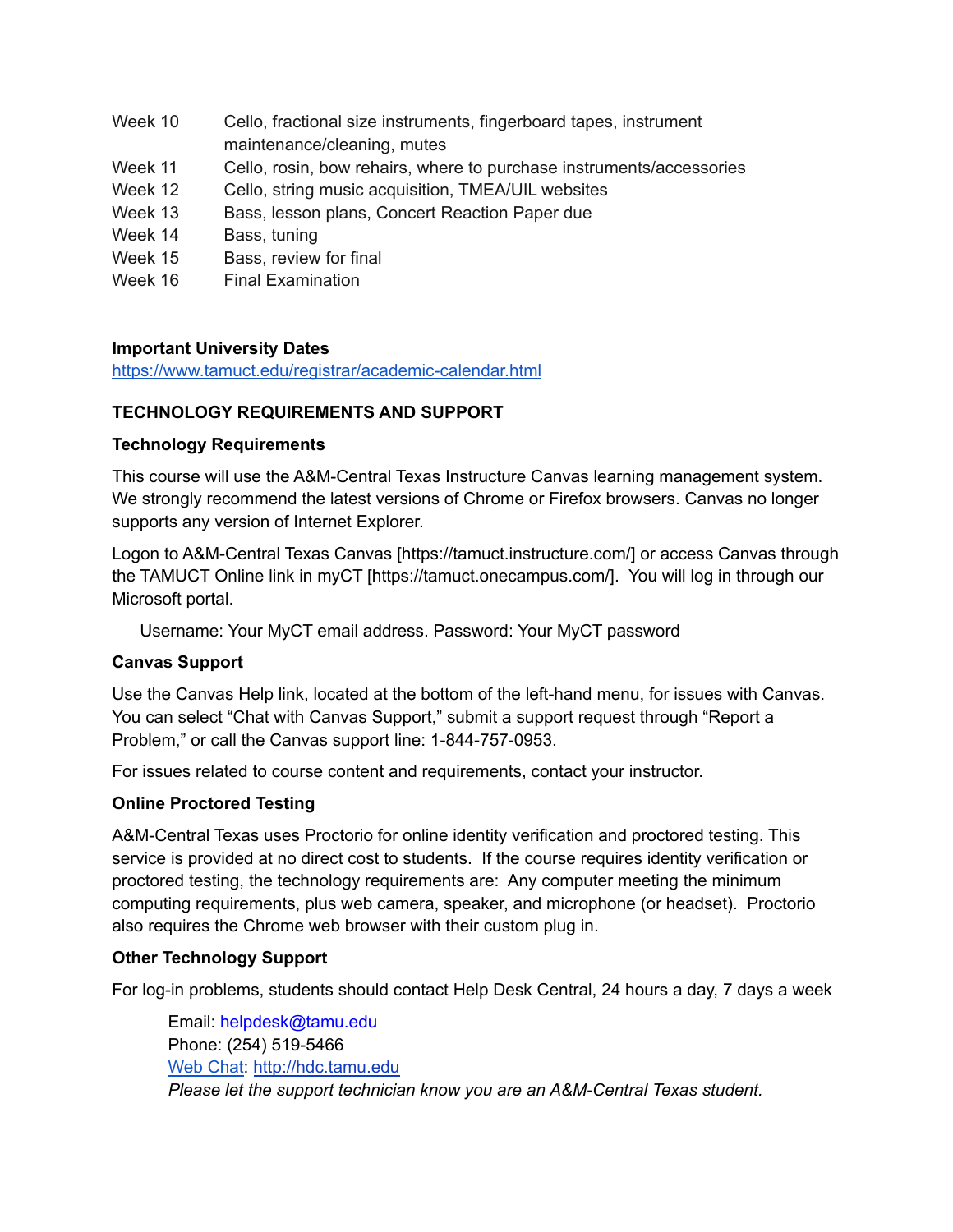# **UNIVERSITY RESOURCES, PROCEDURES, AND GUIDELINES**

## **Drop Policy**

If you discover that you need to drop this class, you must complete the Drop [Request](https://dynamicforms.ngwebsolutions.com/casAuthentication.ashx?InstID=eaed95b9-f2be-45f3-a37d-46928168bc10&targetUrl=https%3A%2F%2Fdynamicforms.ngwebsolutions.com%2FSubmit%2FForm%2FStart%2F53b8369e-0502-4f36-be43-f02a4202f612) Dynamic Form through Warrior Web.

[https://dynamicforms.ngwebsolutions.com/casAuthentication.ashx?InstID=eaed95b9-f2be-45f3 a37d-46928168bc10&targetUrl=https%3A%2F%2Fdynamicforms.ngwebsolutions.com%2FSub mit%2FForm%2FStart%2F53b8369e-0502-4f36-be43-f02a4202f612].

Faculty cannot drop students; this is always the responsibility of the student. The Registrar's Office will provide a deadline on the Academic Calendar for which the form must be completed. Once you submit the completed form to the Registrar's Office, you must go into Warrior Web and confirm that you are no longer enrolled. If you still show as enrolled, FOLLOW-UP with the Registrar's Office immediately. You are to attend class until the procedure is complete to avoid penalty for absence. Should you miss the drop deadline or fail to follow the procedure, you will receive an F in the course, which may affect your financial aid and/or VA educational benefits.

## **Academic Integrity**

Texas A&M University-Central Texas values the integrity of the academic enterprise and strives for the highest standards of academic conduct. A&M-Central Texas expects its students, faculty, and staff to support the adherence to high standards of personal and scholarly conduct to preserve the honor and integrity of the creative community. Any deviation by students from this expectation may result in a failing grade for the assignment and potentially a failing grade for the course. All academic misconduct concerns will be referred to the Office of Student Conduct. When in doubt on collaboration, citation, or any issue, please contact your instructor before taking a course of action.

For more [information](https://nam04.safelinks.protection.outlook.com/?url=https%3A%2F%2Fwww.tamuct.edu%2Fstudent-affairs%2Fstudent-conduct.html&data=04%7C01%7Clisa.bunkowski%40tamuct.edu%7Ccfb6e486f24745f53e1a08d910055cb2%7C9eed4e3000f744849ff193ad8005acec%7C0%7C0%7C637558437485252160%7CUnknown%7CTWFpbGZsb3d8eyJWIjoiMC4wLjAwMDAiLCJQIjoiV2luMzIiLCJBTiI6Ik1haWwiLCJXVCI6Mn0%3D%7C1000&sdata=yjftDEVHvLX%2FhM%2FcFU0B99krV1RgEWR%2BJ%2BhvtoR6TYk%3D&reserved=0) regarding the Student Conduct process,

[https://www.tamuct.edu/student-affairs/student-conduct.html].

If you know of potential honor violations by other students, you may [submit](https://nam04.safelinks.protection.outlook.com/?url=https%3A%2F%2Fcm.maxient.com%2Freportingform.php%3FTAMUCentralTexas%26layout_id%3D0&data=04%7C01%7Clisa.bunkowski%40tamuct.edu%7Ccfb6e486f24745f53e1a08d910055cb2%7C9eed4e3000f744849ff193ad8005acec%7C0%7C0%7C637558437485262157%7CUnknown%7CTWFpbGZsb3d8eyJWIjoiMC4wLjAwMDAiLCJQIjoiV2luMzIiLCJBTiI6Ik1haWwiLCJXVCI6Mn0%3D%7C1000&sdata=CXGkOa6uPDPX1IMZ87z3aZDq2n91xfHKu4MMS43Ejjk%3D&reserved=0) a report, [\[https://cm.maxient.com/reportingform.php?TAMUCentralTexas&layout\\_id=0](https://cm.maxient.com/reportingform.php?TAMUCentralTexas&layout_id=0)].

## **Academic Accommodations**

At Texas A&M University-Central Texas, we value an inclusive learning environment where every student has an equal chance to succeed and has the right to a barrier-free education. The Warrior Center for Student Success, Equity and Inclusion is responsible for ensuring that students with a disability receive equal access to the university's programs, services and activities. If you believe you have a disability requiring reasonable accommodations, please contact the Office of Access and Inclusion, WH-212; or call (254) 501-5836. Any information you provide is private and confidential and will be treated as such.

For more information, please visit our Access & [Inclusion](https://tamuct.instructure.com/courses/717) Canvas page (log-in required) [https://tamuct.instructure.com/courses/717]

## **Important information for Pregnant and/or Parenting Students**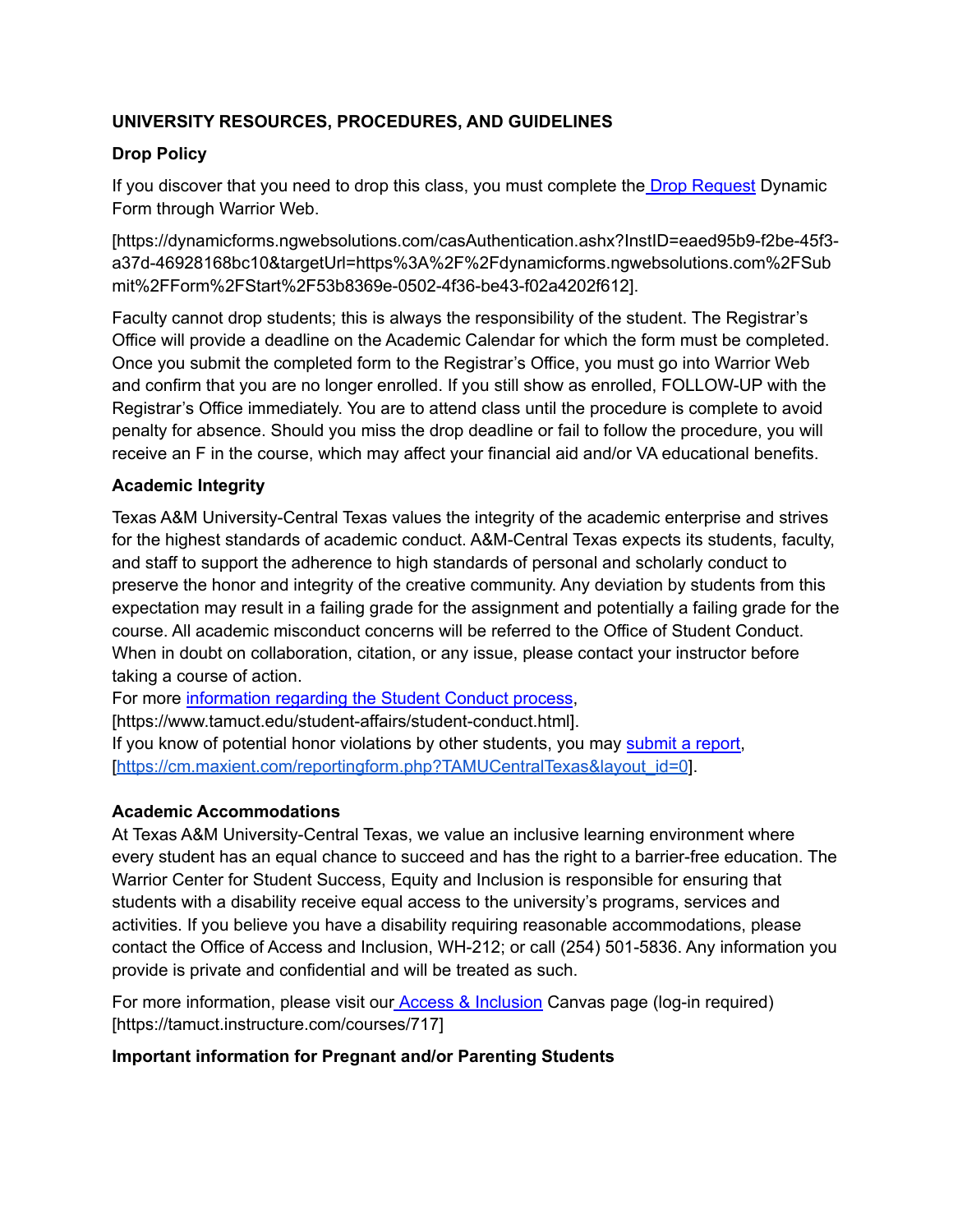Texas A&M University-Central Texas supports students who are pregnant and/or parenting. In accordance with requirements of Title IX and related guidance from US Department of Education's Office of Civil Rights, the Dean of Student Affairs' Office can assist students who are pregnant and/or parenting in seeking accommodations related to pregnancy and/or parenting. Students should seek out assistance as early in the pregnancy as possible. For more information, please visit [Student](https://www.tamuct.edu/student-affairs/pregnant-and-parenting-students.html) Affairs

[https://www.tamuct.edu/student-affairs/pregnant-and-parenting-students.html]. Students may also contact the institution's Title IX Coordinator. If you would like to read more about these [requirements](http://www2.ed.gov/about/offices/list/ocr/docs/pregnancy.pdf) and guidelines online, please visit the website [http://www2.ed.gov/about/offices/list/ocr/docs/pregnancy.pdf].

Title IX of the Education Amendments Act of 1972 prohibits discrimination on the basis of sex

and gender–including pregnancy, parenting, and all related conditions. A&M-Central Texas is able to provide flexible and individualized reasonable accommodation to pregnant and parenting students. All pregnant and parenting students should contact the Associate Dean in the Division of Student Affairs at (254) 501-5909 to seek out assistance. Students may also contact the University's Title IX Coordinator.

# **Tutoring**

Tutoring is available to all A&M-Central Texas students, both virtually and in-person. Student success coaching is available online upon request.

If you have a question, are interested in becoming a tutor, or in need of success coaching contact the Warrior Center for Student Success, Equity and Inclusion at (254) 501-5836, visit the Warrior Center at 212 Warrior Hall, or by emailing WarriorCenter@tamuct.edu.

To schedule tutoring sessions and view tutor availability, please visit Tutor [Matching](https://nam04.safelinks.protection.outlook.com/?url=http%3A%2F%2Fwww.tutormatchingservices.com%2FTAMUCT&data=04%7C01%7Clisa.bunkowski%40tamuct.edu%7C886784139069461670c308d9aa01f55e%7C9eed4e3000f744849ff193ad8005acec%7C0%7C0%7C637727747643427346%7CUnknown%7CTWFpbGZsb3d8eyJWIjoiMC4wLjAwMDAiLCJQIjoiV2luMzIiLCJBTiI6Ik1haWwiLCJXVCI6Mn0%3D%7C3000&sdata=D%2F8HN2bUT1lLPfs5qSqKYlwh8a7pZVy7isM2gppluQE%3D&reserved=0) Services [https://tutormatchingservice.com/TAMUCT] or visit the Tutoring Center in 111 Warrior Hall.

Chat live with a remote tutor 24/7 for almost any subject from on your computer! Tutor.com is an online tutoring platform that enables A&M-Central Texas students to log in and receive online tutoring support at no additional cost. This tool provides tutoring in over 40 subject areas except writing support. Access Tutor.com through Canvas.

## **University Writing Center**

University Writing Center: Located in Warrior Hall 416, the University Writing Center (UWC) at Texas A&M University–Central Texas (A&M–Central Texas) is a free service open to all A&M–Central Texas students. For the Spring 2022 semester, the hours of operation are from 10:00 a.m.-5:00 p.m. Monday thru Thursday in Warrior Hall 416 (with online tutoring available every hour as well) with satellite hours available online only Monday thru Thursday from 6:00-9:00 p.m. and Saturday 12:00-3:00 p.m.

Tutors are prepared to help writers of all levels and abilities at any stage of the writing process. While tutors will not write, edit, or grade papers, they will assist students in developing more effective composing practices. By providing a practice audience for students' ideas and writing, our tutors highlight the ways in which they read and interpret students' texts, offering guidance and support throughout the various stages of the writing process. In addition, students may work independently in the UWC by checking out a laptop that runs the Microsoft Office suite and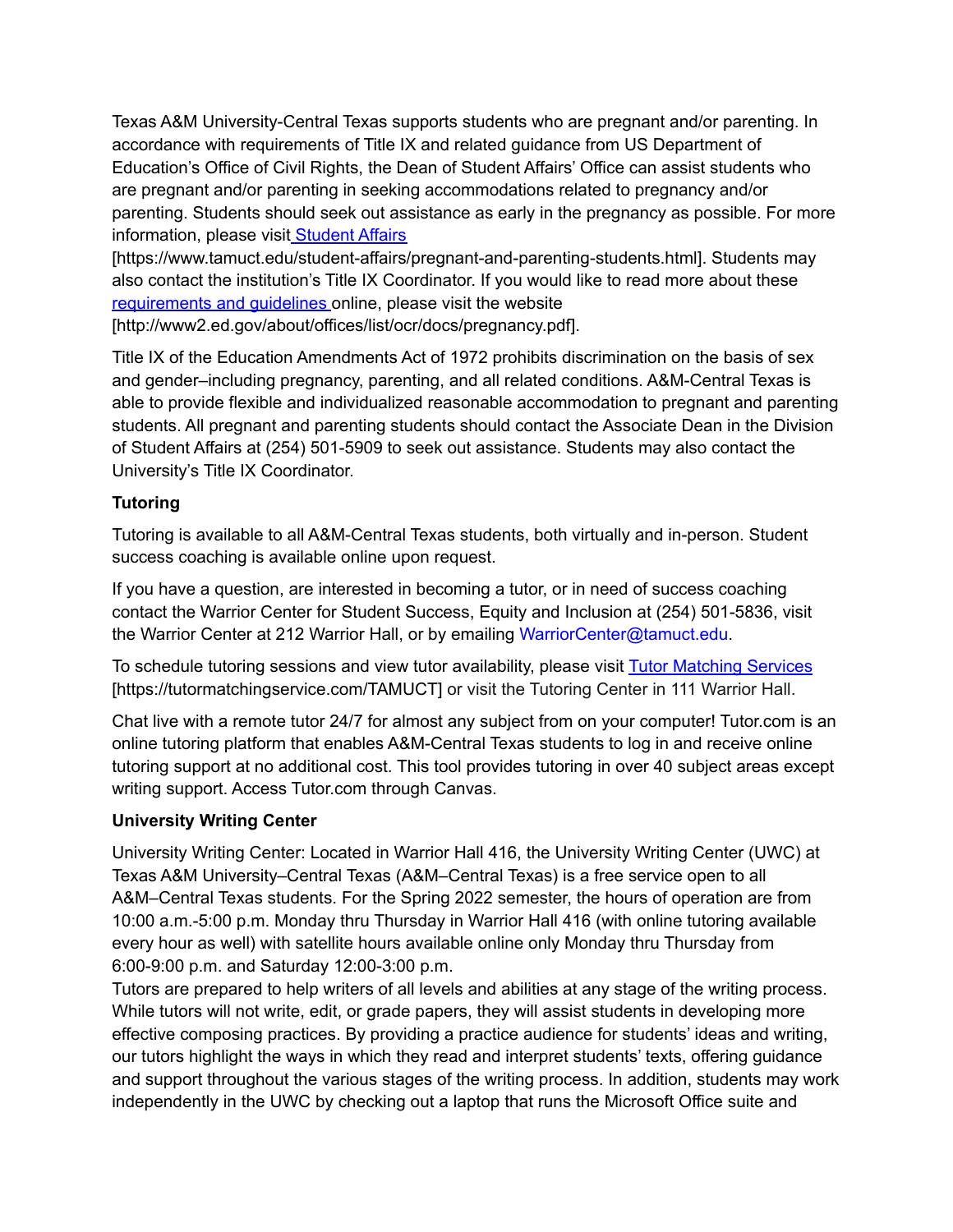connects to WIFI, or by consulting our resources on writing, including all of the relevant style guides. Whether you need help brainstorming ideas, organizing an essay, proofreading, understanding proper citation practices, or just want a quiet place to work, the UWC is here to help!

Students may arrange a one-to-one session with a trained and experienced writing tutor by making an appointment via [WCOnline](https://tamuct.mywconline.com/) [https://tamuct.mywconline.com/]. In addition, you can email Dr. Bruce Bowles Jr. at bruce.bowles@tamuct.edu if you have any questions about the UWC, need any assistance with scheduling, or would like to schedule a recurring appointment with your favorite tutor by making an appointment via [WCOnline](https://tamuct.mywconline.com/) [https://tamuct.mywconline.com/].

# **University Library**

The University Library provides many services in support of research across campus and at a distance. We offer over 200 electronic databases containing approximately 400,000 eBooks and 82,000 journals, in addition to the 96,000 items in our print collection, which can be mailed to students who live more than 50 miles from campus. Research guides for each subject taught at A&M-Central Texas are available through our website to help students navigate these resources. On campus, the library offers technology including cameras, laptops, microphones, webcams, and digital sound recorders.

Research assistance from a librarian is also available 24 hours a day through our online chat service, and at the reference desk when the library is open. Research sessions can be scheduled for more comprehensive assistance, and may take place virtually through WebEx, Microsoft Teams or in-person at the library. Schedule an [appointment](https://nam04.safelinks.protection.outlook.com/?url=https%3A%2F%2Ftamuct.libcal.com%2Fappointments%2F%3Fg%3D6956&data=04%7C01%7Clisa.bunkowski%40tamuct.edu%7Cde2c07d9f5804f09518008d9ab7ba6ff%7C9eed4e3000f744849ff193ad8005acec%7C0%7C0%7C637729369835011558%7CUnknown%7CTWFpbGZsb3d8eyJWIjoiMC4wLjAwMDAiLCJQIjoiV2luMzIiLCJBTiI6Ik1haWwiLCJXVCI6Mn0%3D%7C3000&sdata=KhtjgRSAw9aq%2FoBsB6wyu8b7PSuGN5EGPypzr3Ty2No%3D&reserved=0) here [https://tamuct.libcal.com/appointments/?g=6956]. Assistance may cover many topics, including how to find articles in peer-reviewed journals, how to cite resources, and how to piece together research for written assignments.

Our 27,000-square-foot facility on the A&M-Central Texas main campus includes student lounges, private study rooms, group work spaces, computer labs, family areas suitable for all ages, and many other features. Services such as interlibrary loan, TexShare, binding, and laminating are available. The library frequently offers workshops, tours, readings, and other events. For more information, please visit our **Library [website](https://nam04.safelinks.protection.outlook.com/?url=https%3A%2F%2Ftamuct.libguides.com%2Findex&data=04%7C01%7Clisa.bunkowski%40tamuct.edu%7C7d8489e8839a4915335f08d916f067f2%7C9eed4e3000f744849ff193ad8005acec%7C0%7C0%7C637566044056484222%7CUnknown%7CTWFpbGZsb3d8eyJWIjoiMC4wLjAwMDAiLCJQIjoiV2luMzIiLCJBTiI6Ik1haWwiLCJXVCI6Mn0%3D%7C1000&sdata=2R755V6rcIyedGrd4Os5rkgn1PvhHKU3kUV1vBKiHFo%3D&reserved=0)** [http://tamuct.libguides.com/index].

# **A Note about Sexual Violence at A&M-Central Texas**

Sexual violence is a serious safety, social justice, and public health issue. The university offers support for anyone struggling with these issues. University faculty are mandated reporters, so if someone discloses that they were sexually assaulted (or a victim of Domestic/Dating Violence or Stalking) while a student at TAMUCT, faculty members are required to inform the Title IX Office. If you want to discuss any of these issues confidentially, you can do so through Student Wellness and Counseling (254-501-5955) located on the second floor of Warrior Hall (207L).

Sexual violence can occur on our campus because predators often feel emboldened, and victims often feel silenced or shamed. It is incumbent on ALL of us to find ways to actively